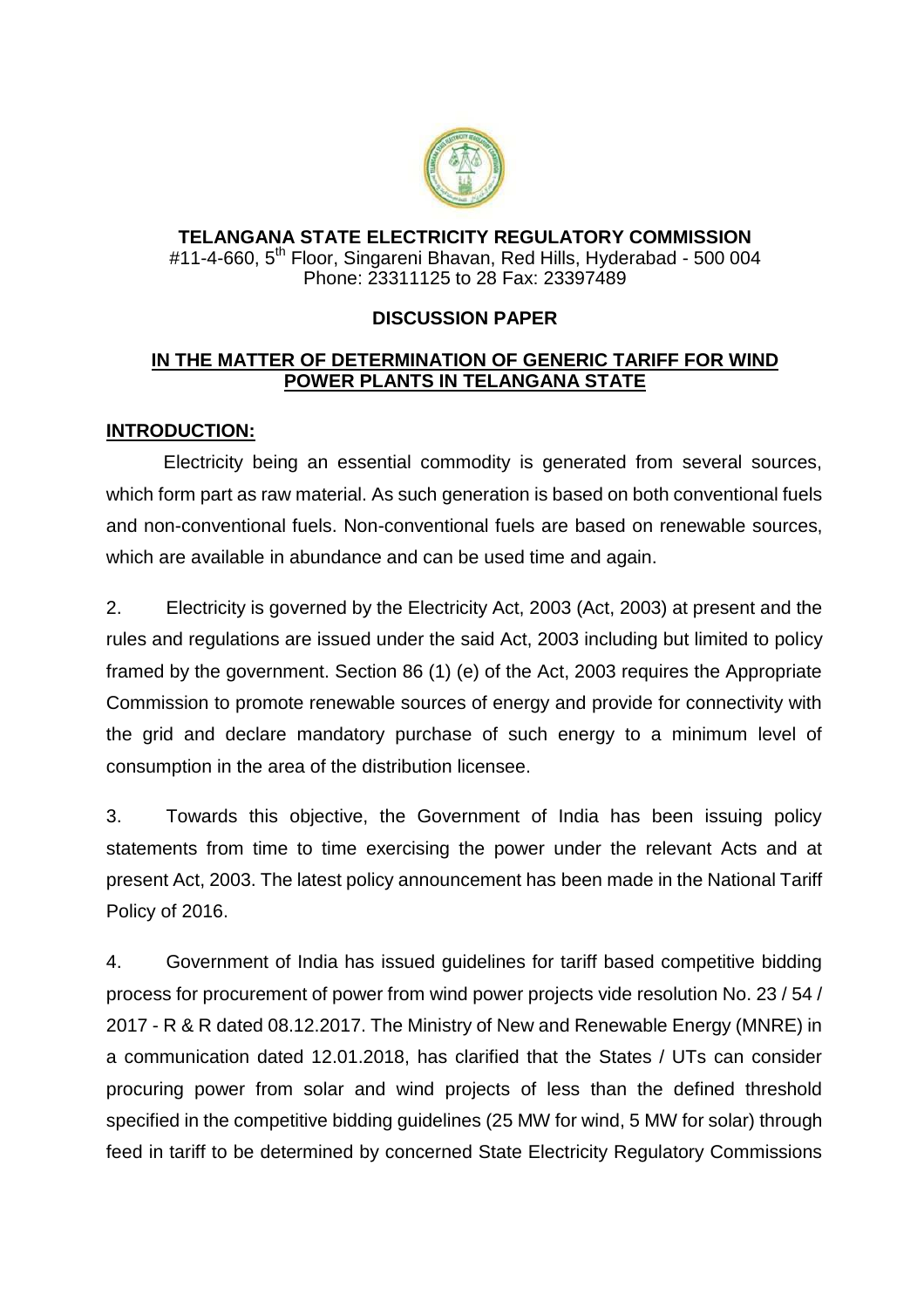(SERC).

5. Section 62 and section 63 of the Electricity Act, 2003 provide that the SERC is bestowed with statutory powers to determine tariff for procurement of power by the distribution licensees either by tariff determined under sec 62 or approving the price discovered under sec 63 of the Act, 2003. The policies and notifications of government act as guidelines for the SERC in the above exercise.

6. Though bidding guidelines have been notified by the MNRE, in view of the fact that the projects are sanctioned before the notification of the bidding guidelines, the Commission is of the view that a feed in tariff that reflects the prevailing market price is necessary for the State. Thus, to facilitate investment made already to be honoured and in exercise of the powers conferred on it to determine tariff u/s 62 of Act 2003, the Commission hereby notifies the discussion paper for the said purpose.

7. The NTP 2016 at sub clause 2 of clause 6.4 has provided for the same which is extracted below.

"(2) States shall endeavor to procure power from renewable energy sources through competitive bidding to keep the tariff low, except from the waste to energy plants. Procurement of power by Distribution Licensee from renewable energy sources from projects above the notified capacity, shall be done through competitive bidding process, from the date to be notified by the Central Government. However, till such notification, any such procurement of power from renewable energy sources projects, may be done under Section 62 of the Electricity Act, 2003. While determining the tariff from such sources, the Appropriate Commission shall take into account the solar radiation and wind intensity which may differ from area to area to ensure that the benefits are passed on to the consumers."

8. Some of the wind power projects in the State of Telangana like M/s Clean Wind Power (Ananthapur) Private Limited and others have filed the petitions before the Commission specifically praying for determination of the tariff for the wind power projects being set up by them.

9. Noticing the above position and in view of the tariff policy notified by the Government of India, the Commission has now undertaken determination of the generic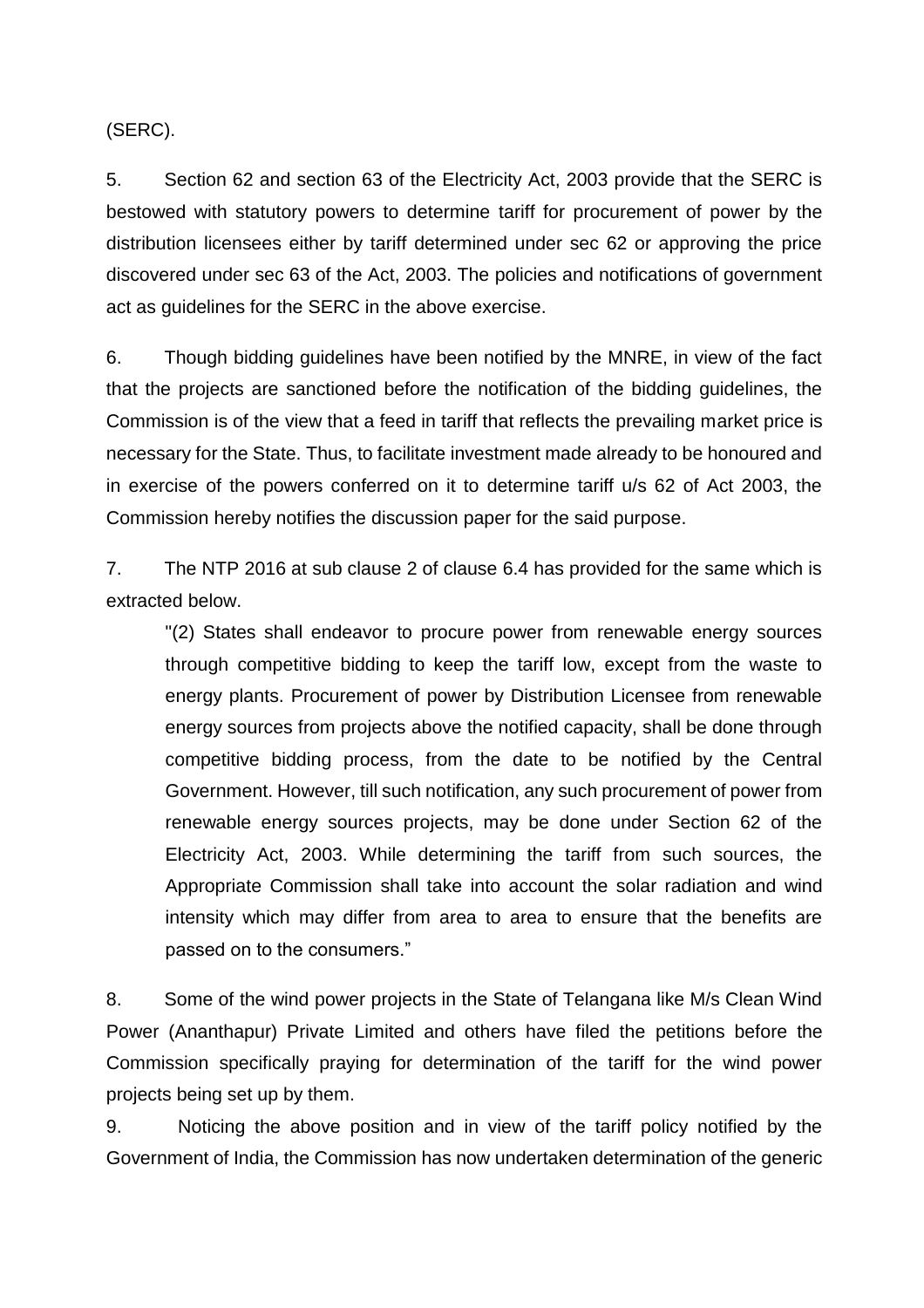tariff for wind based power projects in the State of Telangana.

10. The operating norms for determination of generic tariff which are considered for the purpose of this discussion paper by the Commission are given below and resulting working sheet for generic tariff is placed at Annexure I. The Table I shown below discloses the parameters that are proposed by the Commission. **Table - I**

|                          |                                      | ι ανισ       |                                                                           |  |  |  |  |  |  |  |  |
|--------------------------|--------------------------------------|--------------|---------------------------------------------------------------------------|--|--|--|--|--|--|--|--|
| $\overline{\mathsf{SI}}$ | <b>Particulars</b>                   | <b>TSERC</b> | <b>Units</b>                                                              |  |  |  |  |  |  |  |  |
| <b>No</b>                |                                      |              |                                                                           |  |  |  |  |  |  |  |  |
| $\mathbf 1$              | Capacity                             | 1            | <b>MW</b>                                                                 |  |  |  |  |  |  |  |  |
| $\overline{2}$           | <b>Capital Cost</b>                  | 575.00       | Lakhs / MW                                                                |  |  |  |  |  |  |  |  |
| $\overline{3}$           | <b>Project Cost</b>                  | 575.00       | lakhs                                                                     |  |  |  |  |  |  |  |  |
| $\overline{\mathbf{4}}$  | Debt                                 | 70%          | of project cost                                                           |  |  |  |  |  |  |  |  |
| 5                        | <b>Equity</b>                        | 30%          | of project cost                                                           |  |  |  |  |  |  |  |  |
| $\overline{6}$           | <b>Debt</b>                          | 402.50       | Lakhs                                                                     |  |  |  |  |  |  |  |  |
| $\overline{7}$           | <b>Equity</b>                        | 172.50       | Lakhs                                                                     |  |  |  |  |  |  |  |  |
| $\overline{8}$           | ROE                                  | 17.56%       | Since tax is already grossed up in RoE<br>Reimbursement is not considered |  |  |  |  |  |  |  |  |
| $\overline{9}$           | <b>CUF</b>                           | 27.50%       |                                                                           |  |  |  |  |  |  |  |  |
| 10                       | Total units generated<br>per year    | 2.411        | MU                                                                        |  |  |  |  |  |  |  |  |
| 11                       | Project life                         | <u>25</u>    | years                                                                     |  |  |  |  |  |  |  |  |
| 12                       | Depreciation<br>allowed              | 90%          | of project cost                                                           |  |  |  |  |  |  |  |  |
| 13                       | Loan Repayment                       | 13           | years                                                                     |  |  |  |  |  |  |  |  |
| 14                       | Depreciation till loan<br>repayment  | 5.28%        | per year                                                                  |  |  |  |  |  |  |  |  |
| $\overline{15}$          | Depreciation after<br>loan repayment | 1.78%        | per year                                                                  |  |  |  |  |  |  |  |  |
| 16                       | O & M cost                           | 6.00         | Lakhs / MW / year                                                         |  |  |  |  |  |  |  |  |
| 17                       | <b>Annual Escalation</b><br>rate     | 5.72%        |                                                                           |  |  |  |  |  |  |  |  |
| 18                       | Interest on Working<br>Capital       | 11.15%       |                                                                           |  |  |  |  |  |  |  |  |
| $\overline{19}$          | Interest on Loan                     | 10.15%       |                                                                           |  |  |  |  |  |  |  |  |
| 20                       | <b>Discount Rate</b>                 | 9.24%        |                                                                           |  |  |  |  |  |  |  |  |
| 21                       | Maintenance<br><b>Spares</b>         | 15.00%       | of O&M cost                                                               |  |  |  |  |  |  |  |  |

11. The Commission invites comments suggestions and objections from all the stakeholder and public at large on the above said discussion paper, so as to reach the Commission on or before **07.08.2018 by 5.00 PM**. In addition to the above, the Commission desire to hear the views on the following also -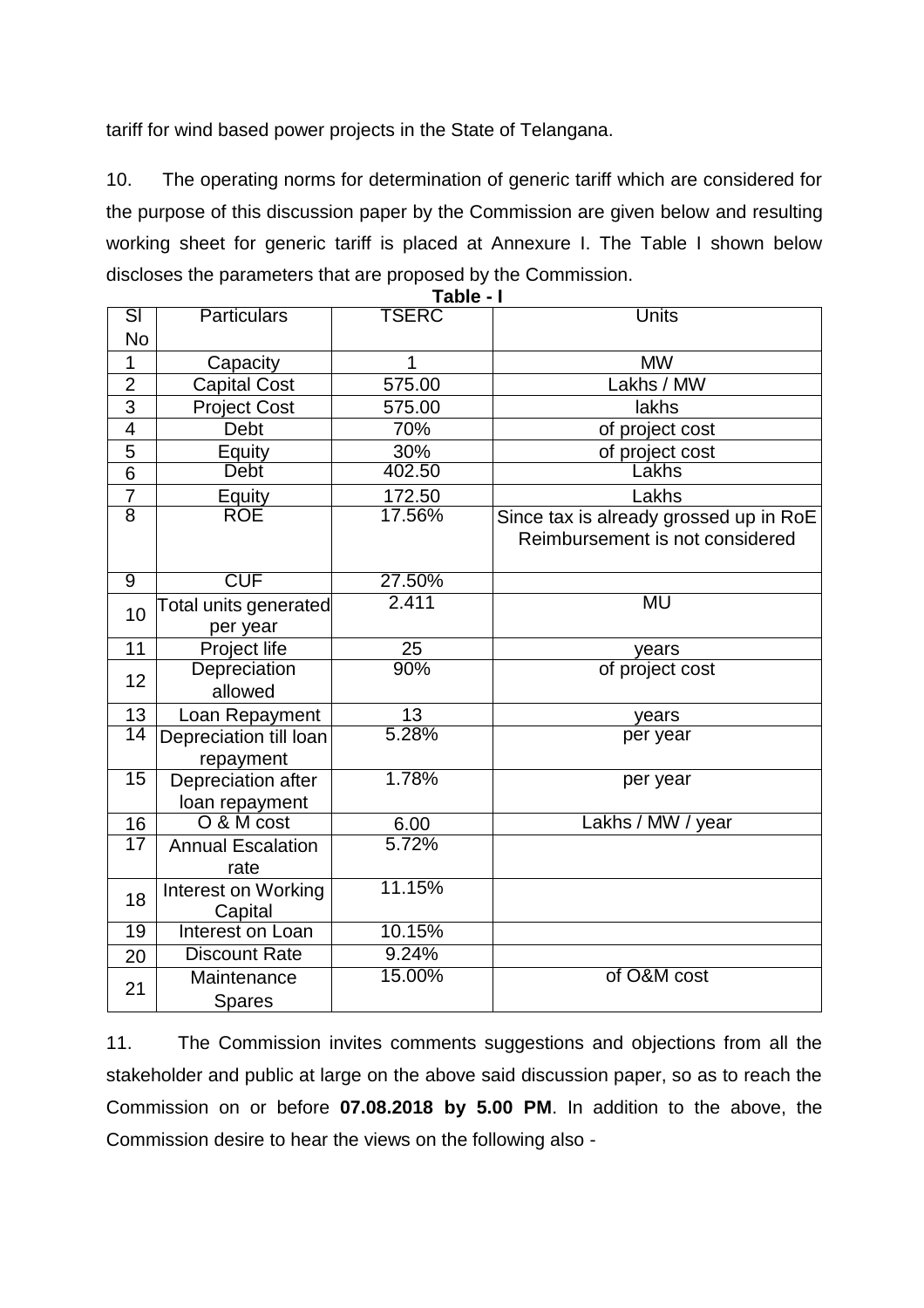"Whether to determine Generic tariff for useful life of the plant."

12. Based on the above material, the Commission proposes to determine the tariff for Wind power projects for the control period 2018-2020.

> Sd/- COMMISSION SECRETARY [FAC]

Place: Hyderabad Date: 20.07.2018.